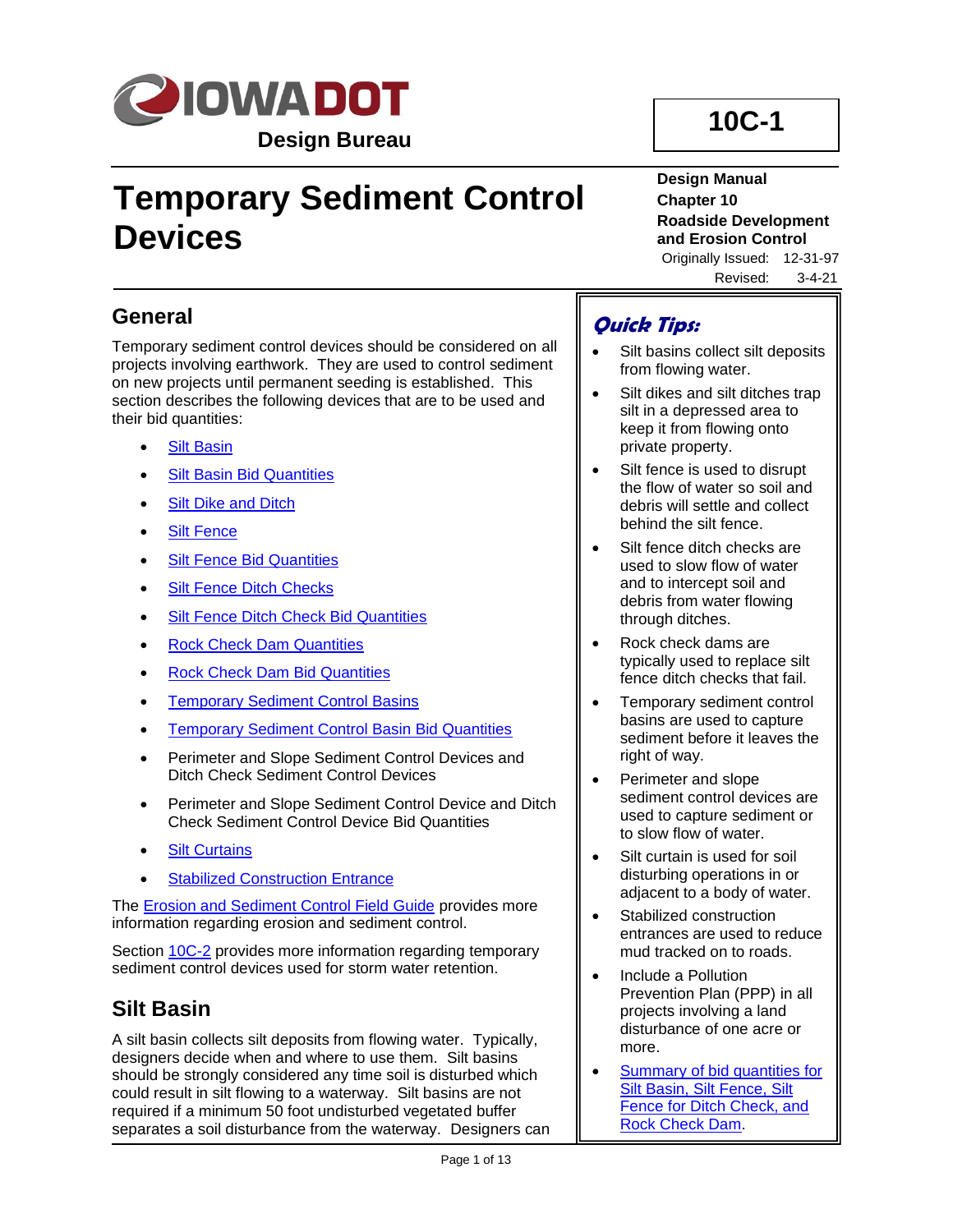contact Roadside Development in the Design Bureau and the Construction and Materials Bureau for assistance.

Silt basins may be used in roadway ditches preceding drainage structure inlets (typically at last roadway pipe prior to discharging offsite) and at ditch outlets that flow offsite. Figure 1 illustrates these locations.



offsite waterway or drainage

**Figure 1:** Typical location of silt basins.

Depending on the drainage areas, silt basins may also be placed in ditch grades of 1% to 2% at approximately 100 foot intervals. There is no maximum ditch slope for silt basins.

Standard Road Plan [EW-403](../SRP/IndividualStandards/ew403.pdf) shows an example of a silt basin used as a final device at the end of the ditch before water leaves the right-of-way.

Tab [100-14](../tnt/PDFsandWebFiles/IndividualPDFs/0100-14.PDF) is used to list silt basin locations.

# <span id="page-1-0"></span>**Silt Basin Bid Quantities**

## **Grading Projects**

Bid quantity = tab quantity  $\times$  2. The bid quantity is at least twice the tab quantity to reflect possible excavation to clean out and maintain basins.

Include the following bid item Estimate Reference Note:

Refer to Tab. [100-14.](../tnt/PDFsandWebFiles/IndividualPDFs/0100-14.PDF) The tabulation includes estimated locations for placement of Silt Basins to address possible erosion during construction. Verify the specific locations with the Engineer prior to beginning placement. Bid item includes 100% additional quantity for field adjustments and maintenance.

# **Paving Projects**

Bid quantity = new locations  $\times$  2.5. The bid quantity is at least 2.5 times the paving tab quantity to reflect possible excavation to clean out and maintain the basins during paving project. Round the quantity up to a whole number.

Include the following bid item Estimate Reference Note:

Refer to Tab. [100-14.](../tnt/PDFsandWebFiles/IndividualPDFs/0100-14.PDF) The tabulation includes estimated locations for placement of Silt Basins to address possible erosion during construction. Verify the specific locations with the Engineer prior to beginning placement. Bid item includes 150% additional quantity for the paving project for field adjustments and maintenance.

## **Grade and Pave Projects**

One year and two year construction season projects should be treated like a grading project.

# **Bridge and RCB Projects**

Whether a stand-alone project or as part of a grading project, treat like a grading project.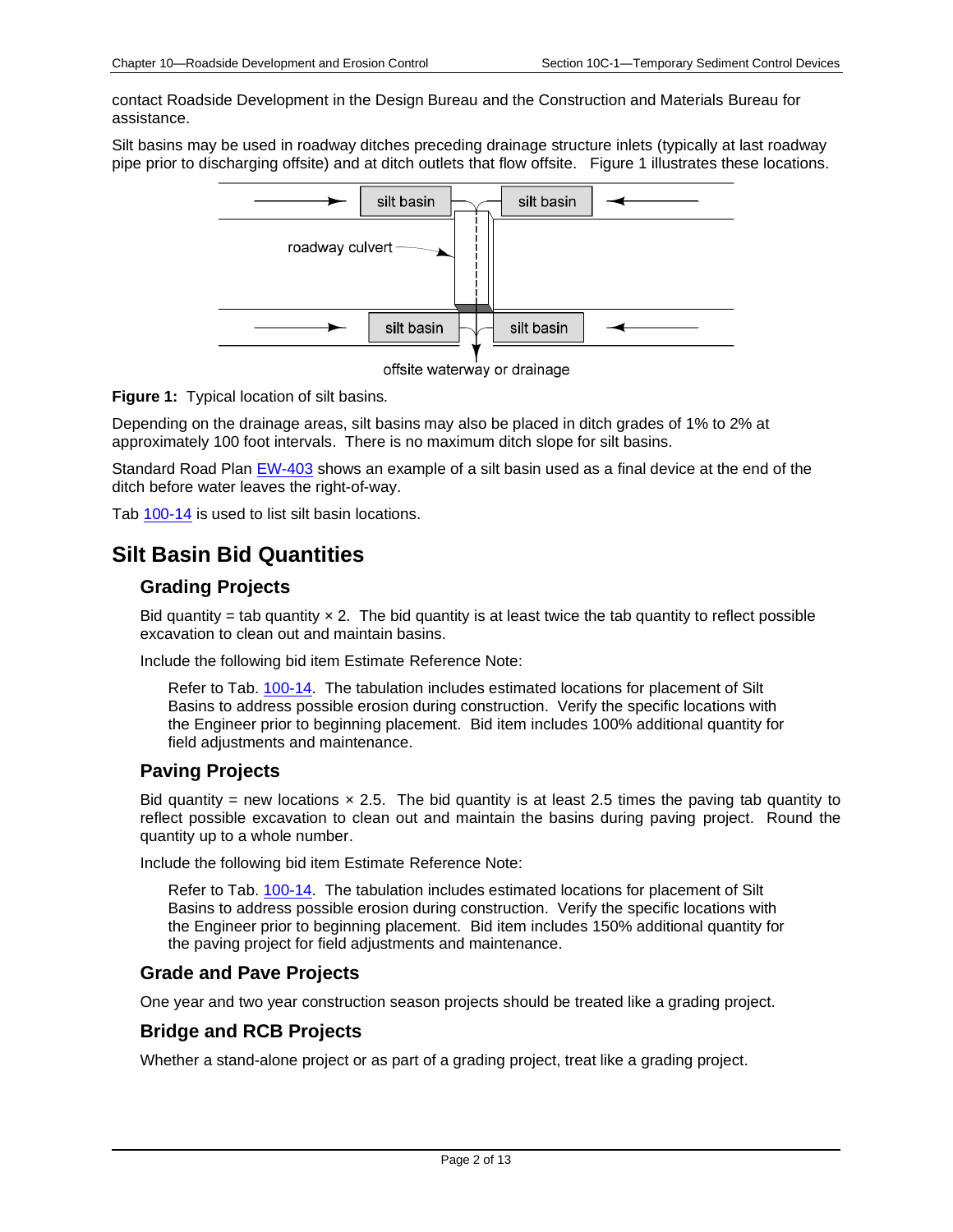# **Removal of Silt Basins**

Typically, Removal of Silt Basins will be included in a permanent erosion control project. Include the bid item for Removal of Silt Basins in a project only if it does not have a related permanent erosion control project.

### **Grading Projects**

Bid quantity = tab quantity for grading project.

## **Paving Projects**

Bid quantity = New locations for paving project.

## **Grade and Pave Projects**

One year and two year construction season projects should be treated like a grading project.

## **Bridge and RCB Projects**

Whether a stand-alone project or as part of a grading project, treat like a grading project.

# <span id="page-2-0"></span>**Silt Dike and Silt Ditch**

Silt dikes and silt ditches trap silt in a depressed area to keep it from flowing onto private property. A silt dike and/or a silt ditch may be used when the natural ground slopes away from the foreslope and roadway ditch is not provided. Examples of a silt dike and silt ditch are shown on Standard Road Plan [EW-403.](../SRP/IndividualStandards/ew403.pdf)

A silt dike is constructed longitudinally along the foreslope. A silt ditch is constructed by excavating the earth to a uniform depth below natural ground at the toe of the foreslope. Silt dikes and silt ditches may be used together or separately, depending on the situation. A silt dike may be constructed by taking the excavated material from a silt ditch and placing it to the side to form a silt dike.

Use Tab. [100-13](../tnt/PDFsandWebFiles/IndividualPDFs/0100-13.PDF) to list locations of silt ditches and Tab. [100-15](../tnt/PDFsandWebFiles/IndividualPDFs/0100-15.PDF) to list locations of silt dikes.

# <span id="page-2-1"></span>**Silt Fence**

Silt fence is constructed out of engineering fabric. It is used to disrupt the flow of water. By doing this, the soil and debris will settle out of the water and collect behind the silt fence. Silt fence is placed along the contours of the slope. At a minimum, two rows of silt fence should be placed: one near the mid-slope and another near the toe of the slope. The number of rows, and spacing, depends on the length and grade of the slope. Table 1 shows recommended spacing of silt fence along a slope.

| slope             | approximate spacing (ft)* |
|-------------------|---------------------------|
| up to 10:1 (10%)  | 100                       |
| up to 5:1 (20%)   | 60                        |
| up to 4:1 (25%)   | 50                        |
| up to 3:1 (33%)   | 40                        |
| up to 2.5:1 (40%) | חצ                        |

**Table 1: Guidelines for silt fence spacing on slopes.**

\*For Loess and other highly erodible soils, these spacings should be decreased.

Information Source: Based on information in Iowa Construction Site Erosion Control Manual, 2006.

**Note:** For slopes with lengths less than the approximate spacing listed in Table 1, contact the [Agronomist](01B-02/Agronomist.pdf) to determine silt fence needs.

Silt fence typically is not required along the right-of-way line when an existing ditch will convey storm water and the existing ditch will not be disturbed during the course of the project. Silt fence should be placed around intakes when they are constructed.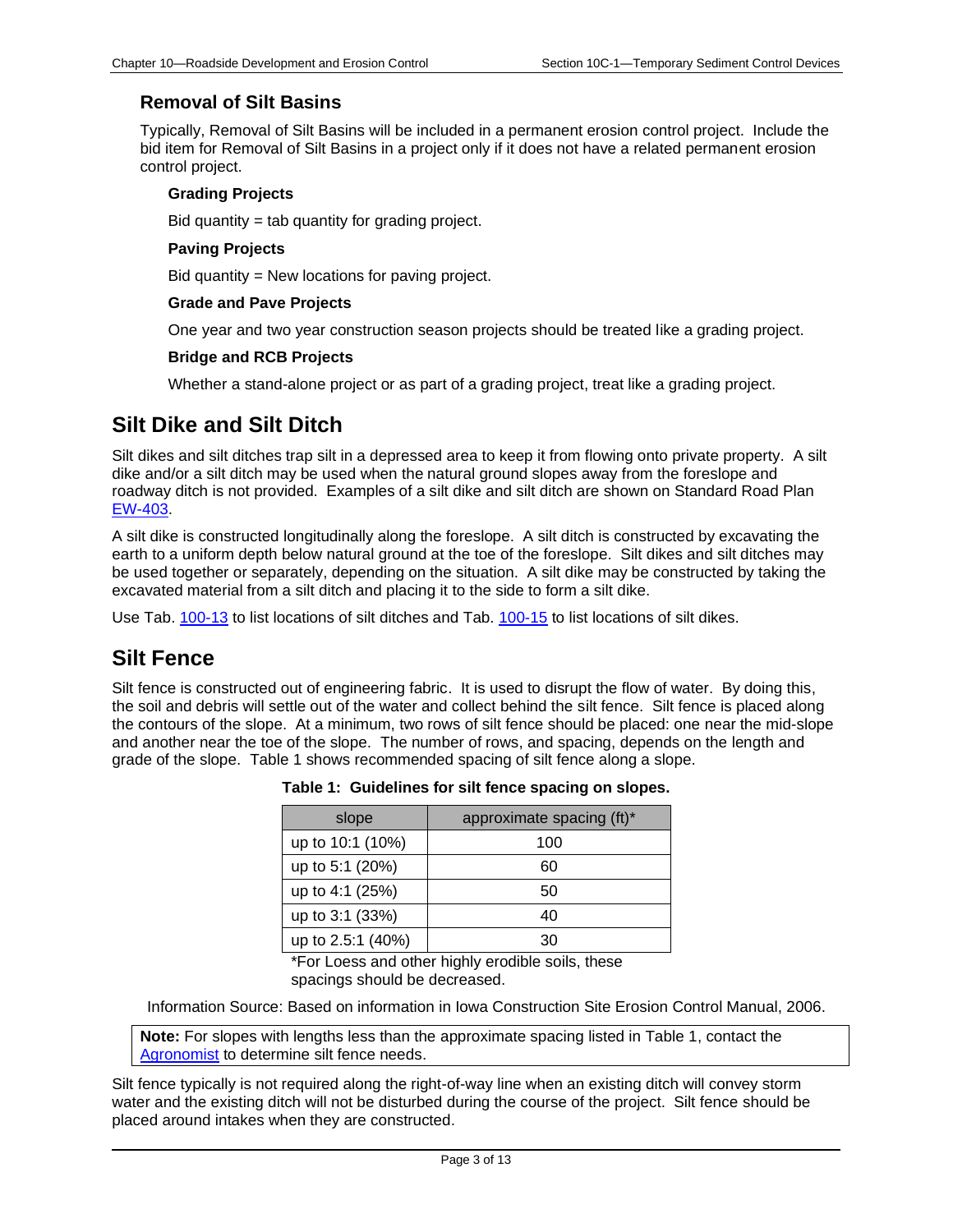Silt fence may be placed up to a maximum length of 200 feet. For every segment of silt fence that is placed, place a 20 foot J-hook segment at the lower end skewed towards the foreslope to intercept runoff (see Figure 2). This J-hook segment should be included in the tabulation and the bid items, as demonstrated in Figure 2.



## **Figure 2:** Silt fence placed on a slope.

Standard Road Plan [EC-201](../SRP/IndividualStandards/ec201.pdf) shows details for silt fences.

Use Tab. [100-17](../tnt/PDFsandWebFiles/IndividualPDFs/0100-17.PDF) to list silt fence locations.

# <span id="page-3-0"></span>**Silt Fence Bid Quantities**

## **Grading Projects**

#### **Silt Fence**

Bid quantity = tab quantity  $\times$  1.25. The bid quantity should be 25% more than the tab quantity to reflect possible replacements during the grading.

Include the following bid item Estimate Reference Note:

Refer to Tab. [100-17.](../tnt/PDFsandWebFiles/IndividualPDFs/0100-17.PDF) The tabulation includes estimated locations for placement of Silt Fence to address possible erosion during construction. Verify the specific locations with the Engineer prior to beginning placement. Bid item includes 25% additional quantity for field adjustments and replacements.

#### **Maintenance of Silt Fence or Silt Fence for Ditch Check**

Bid quantity = (silt fence bid quantity + silt fence for ditch check bid quantity)  $\times$  0.10. The bid quantity is equal to 10% of the bid quantities for silt fence and silt fence for ditch checks.

Include the following bid item Estimate Reference Note:

This item is included for cleanout and repair of the silt fence and silt fence for ditch checks during the project.

#### **Removal of Silt Fence or Silt Fence for Ditch Check**

Bid quantity = (silt fence bid quantity + silt fence for ditch check bid quantity)  $\times$  0.5. The bid quantity should be 50% of the bid quantities for silt fence and silt fence for ditch checks for staged projects.

Include the following bid item Estimate Reference Note:

This item is included for silt fence and silt fence for ditch check removal required for staging reasons, for replacement (replacement to be paid separately), or for areas that have achieved 70% permanent growth.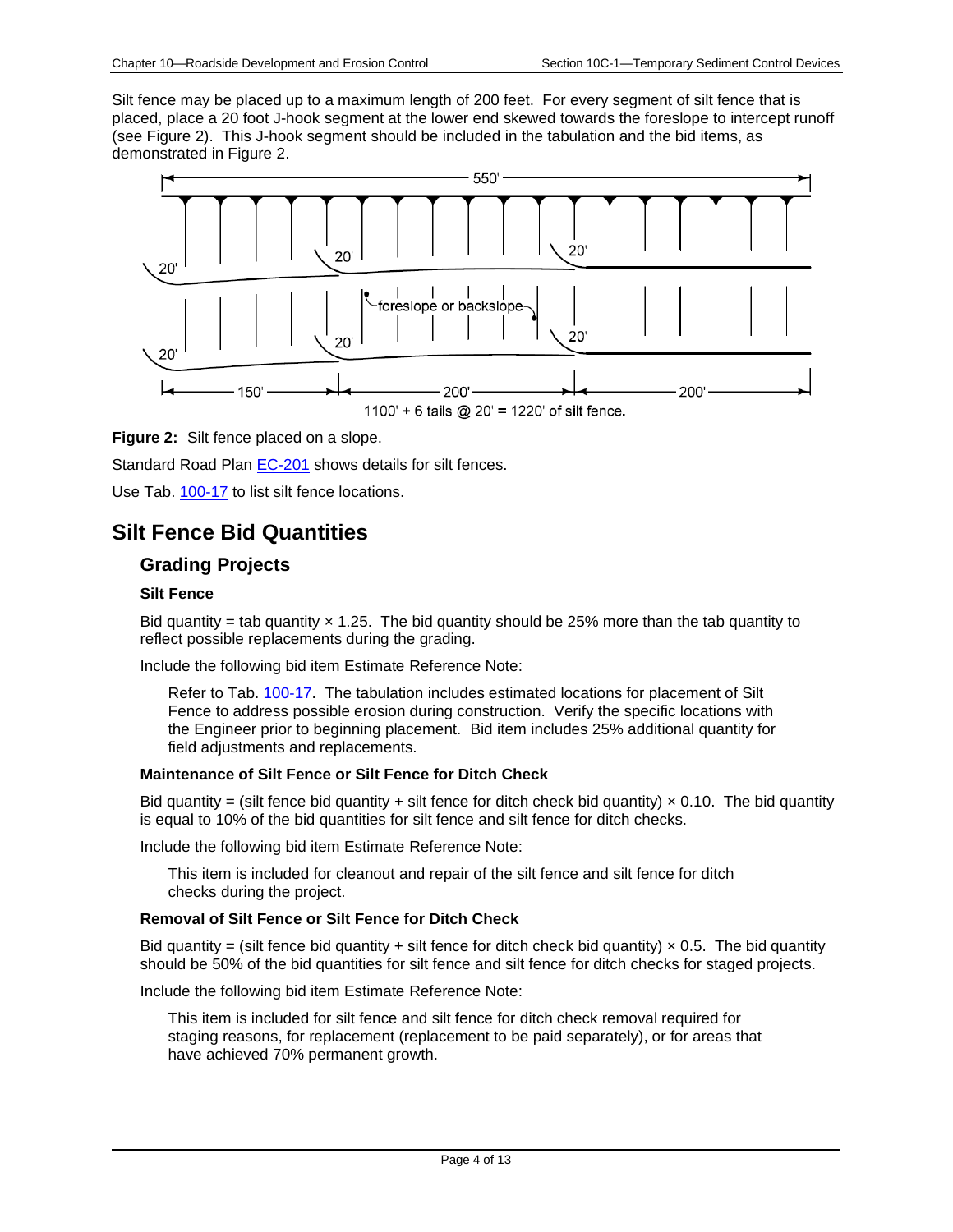# **Paving Projects**

## **Silt Fence**

Bid quantity = new locations + grading tab quantity  $\times$  0.10. The bid quantity should include the new locations for the paving project plus 10% of the grading project tab quantity.

Include the following bid item Estimate Reference Note:

Refer to Tab. [100-17.](../tnt/PDFsandWebFiles/IndividualPDFs/0100-17.PDF) The tabulation includes estimated locations for placement of Silt Fence to address possible erosion during construction. Verify the specific locations with the Engineer prior to beginning placement. Bid item includes tab quantity for the paving project for new locations and 10% of the original tab quantity for the grading project (insert original tab quantity from the grading project) for field adjustments and replacements.

#### **Maintenance of Silt Fence or Silt Fence for Ditch Check**

Bid quantity = (new locations + grading bid quantities)  $\times$  0.10. The bid quantity should be 10% of the new locations for the paving project and the bid quantities for silt fence and silt fence for ditch checks installed on the grading project.

Include the following bid item Estimate Reference Note:

This item is included for maintaining the new silt fence and silt fence ditch checks installed for the paving project and existing silt fence and silt fence for ditch checks installed as part of the grading project.

#### **Removal of Silt Fence or Silt Fence for Ditch Check**

Bid quantity = (new locations + grading bid quantities)  $\times$  0.10. The bid quantity should be 10% of the new locations for the paving project and the bid quantities for silt fence and silt fence for ditch checks installed on the grading project.

Include the following bid item Estimate Reference Note:

This item is included for silt fence and silt fence for ditch check removal required for staging reasons, for replacement (replacement to be paid separately), or for areas that have achieved 70% permanent growth.

# **Grade and Pave Projects**

One year and two year construction season projects should be treated like a grading project (except as noted below).

#### **Removal of Silt Fence or Silt Fence for Ditch Check**

Include 100% of silt fence and silt fence for ditch check bid quantities for projects with permanent seeding. Include 50% of silt fence and silt fence for ditch check bid quantities for staged projects (projects that are broken into grading only, paving only, etc.).

Include the following bid item Estimate Reference Note:

This item is included for silt fence and silt fence for ditch check removal required for staging reasons, for replacement (replacement to be paid separately), or for areas that have achieved 70% permanent growth.

An additional mobilization will be needed for the paving portion of the project if one of the items listed in Section  $1G-5$  is included for the paving portion the project.

## **Bridge and RCB Projects**

Whether a stand-alone project or as part of a grading project, treat like a grading project (except as noted below).

#### **Removal of Silt Fence or Silt Fence for Ditch Check**

The bid quantity should be 100% of silt fence and silt fence for ditch check bid quantities for projects with permanent seeding. For staged projects (projects that are broken into grading only, paving only,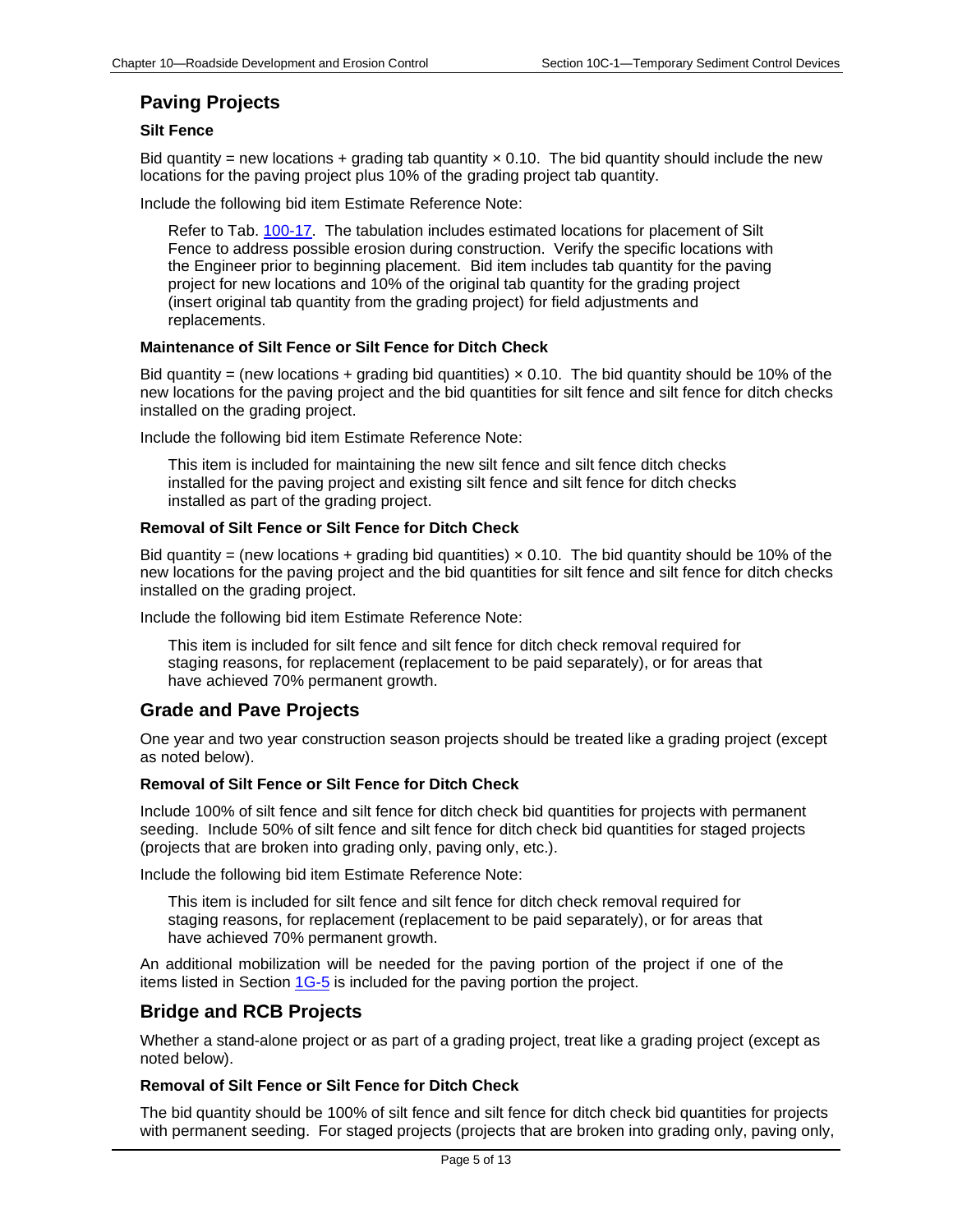etc.), bid quantity should be 50% of silt fence and silt fence for ditch check bid quantities for staged projects.

Include the following bid item Estimate Reference Note:

This item is included for silt fence and silt fence for ditch check removal required for staging reasons, for replacement (replacement to be paid separately), or for areas that have achieved 70% permanent growth.

# <span id="page-5-0"></span>**Silt Fence for Ditch Checks**

Silt fence ditch checks are used to slow flow of water and to intercept soil and debris from water flowing through ditches. They are installed at right angles to the flow of water.

When rolled erosion control products are used in ditches or medians, use perimeter and slope sediment control devices for ditch checks rather than silt fence.

Follow the spacing guidelines in Table 2 when placing silt fence ditch checks.

| ditch grade          | approximate spacing (ft)                            |
|----------------------|-----------------------------------------------------|
| ≤ 0.5%               | 315                                                 |
| > 0.5% to ≤1%        | 155                                                 |
| > 1% to ≤1.5%        | 100                                                 |
| > 1.5% to ≤ 2%       | 75                                                  |
| > 2% to ≤ 2.5%       | 60                                                  |
| $> 2.5\%$ to ≤ 3%    | 50                                                  |
| > 3% to ≤ 3.5%       | 45                                                  |
| > 3.5% to ≤ 4%       | 40                                                  |
| > 4% to ≤ 5%         | 35                                                  |
| > 5% to ≤ 5.5%       | 30                                                  |
| $> 5.5\%$ to $< 6\%$ | 25                                                  |
| ≥ 6%                 | Special design required - contact<br>the Agronomist |

**Table 2: Guidelines for silt fence ditch check spacing.**

Standard Road Plan [EC-201](../SRP/IndividualStandards/ec201.pdf) shows details for silt fence ditch checks.

Use Tab. [100-18](../tnt/PDFsandWebFiles/IndividualPDFs/0100-18.PDF) for location and storage volume of silt fence ditch checks.

# <span id="page-5-1"></span>**Silt Fence for Ditch Check Bid Quantities**

## **Grading Projects**

#### **Silt Fence for Ditch Checks**

Bid quantity = tab quantity  $\times$  1.50. The bid quantity should be 50% more than the tab quantity to reflect possible replacements during the grading project.

Include the following bid item Estimate Reference Note:

Refer to Tab. [100-18.](../tnt/PDFsandWebFiles/IndividualPDFs/0100-18.PDF) The tabulation includes estimated locations for placement of Silt Fence for Ditch Checks to address possible erosion during construction. Verify the specific locations with the Engineer prior to beginning placement. Bid item includes 50% additional quantity for field adjustments and replacements.

#### **Maintenance of Silt Fence or Silt Fence for Ditch Check**

Refer to [Silt Fence Bid Quantities](#page-3-0) above.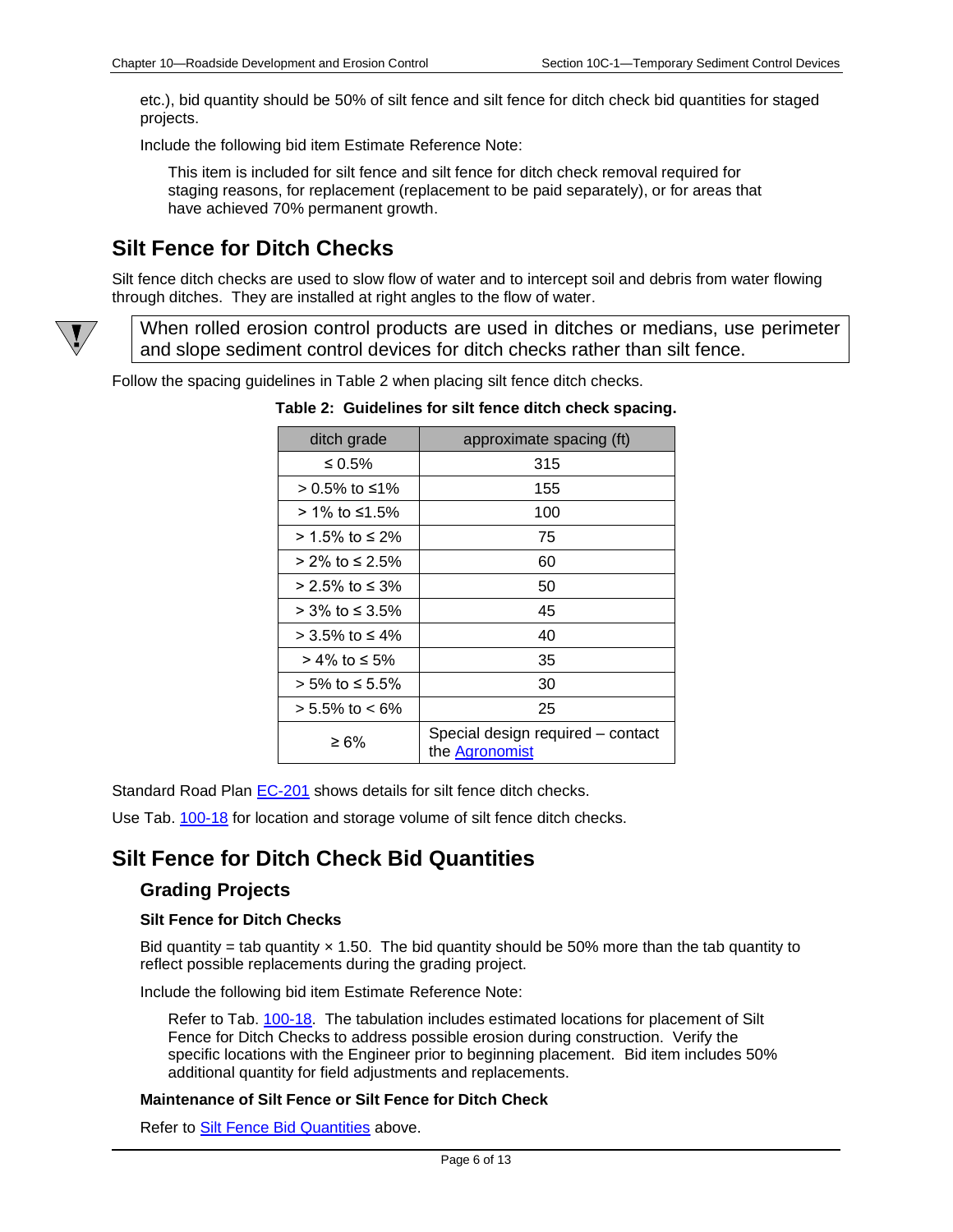## **Removal of Silt Fence or Silt Fence for Ditch Check**

Refer to [Silt Fence Bid Quantities](#page-3-0) above.

## **Paving Projects**

#### **Silt Fence for Ditch Checks**

Bid quantity = new locations + grading tab quantity  $\times$  0.10. The bid quantity should include the new locations for the paving project plus 10% of the grading project tab quantity.

Include the following bid item Estimate Reference Note:

Refer to Tab. [100-18.](../tnt/PDFsandWebFiles/IndividualPDFs/0100-18.PDF) The tabulation includes estimated locations for placement of Silt Fence for Ditch Checks to address possible erosion during construction. Verify the specific locations with the Engineer prior to beginning placement. Bid item includes tab quantities for the paving project for new locations and 10% of the original tab quantity for the grading project (insert original tab quantity from the grading project) for field adjustments and replacements.

## **Maintenance of Silt Fence or Silt Fence for Ditch Check**

Refer to **Silt Fence Bid Quantities** above.

#### **Removal of Silt Fence or Silt Fence for Ditch Check**

Refer to [Silt Fence Bid Quantities](#page-3-0) above. An additional mobilization will be needed if one of the items listed in Section [1G-5](01G-05.pdf) is included in the project.

## **Grade and Pave Projects**

One year and two year construction season projects should be treated like a grading project.

## **Bridge and RCB Projects**

Whether a stand-alone project or as part of a grading project, treat like a grading project.

# <span id="page-6-0"></span>**Rock Check Dams**

Similar to silt fence ditch checks, rock check dams are used to slow flow of water and to intercept soil and debris from water flowing through ditches. They are installed at right angles to the flow of water. Typically, they are installed in situations where silt fence ditch checks have failed to hold up. For this situation, the quantity bid is based on a percentage of Silt Fence for Ditch Check. Should the Roadside Development Section specifically request the use of rock check dams for storm water storage purposes, follow the spacing guidelines in Table 3.

**Note:** Rock check dams cannot be used within the construction clear zone. Refer to the Clear Zone Distances for Temporary Traffic Control Zones section in Section [8A-2](08A-02.pdf) for information related to construction clear zone.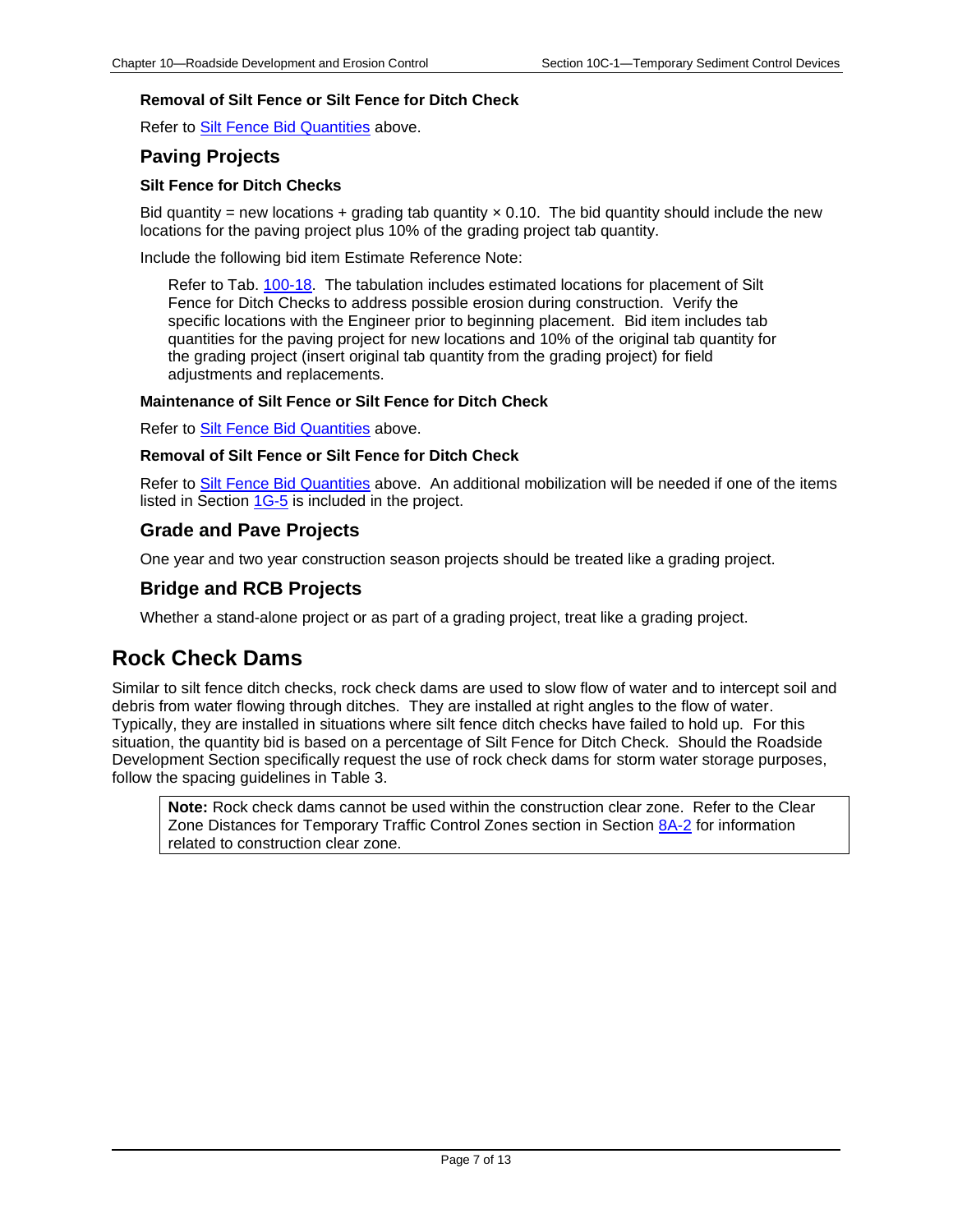| ditch grade      | approximate spacing (ft)                          |
|------------------|---------------------------------------------------|
| $\leq 0.5\%$     | 400                                               |
| $> 0.5\%$ to ≤1% | 200                                               |
| > 1% to ≤ 1.5%   | 130                                               |
| > 1.5% to ≤ 2%   | 100                                               |
| > 2% to ≤ 2.5%   | 80                                                |
| $>$ 2.5% to ≤ 3% | 65                                                |
| > 3% to ≤ 3.5%   | 55                                                |
| > 3.5% to ≤ 4%   | 50                                                |
| > 4% to ≤ 4.5%   | 45                                                |
| > 4.5% to ≤ 5%   | 40                                                |
| > 5% to ≤ 5.5%   | 35                                                |
| > 5.5% to ≤ 6.5% | 30                                                |
| > 6.5% to ≤ 8%   | 25                                                |
| > 8% to ≤ 10%    | 20                                                |
| > 10%            | Special design – contact the<br><u>Agronomist</u> |

**Table 3: Guidelines for rock check dam spacing.**

Standard Road Plan [EC-302](../SRP/IndividualStandards/ec302.pdf) shows details for rock check dams.

Use Tab. [100-32](../tnt/PDFsandWebFiles/IndividualPDFs/0100-32.PDF) for location and storage volume of rock check dams.

# <span id="page-7-0"></span>**Rock Check Dam Bid Quantities**

# **Used to Replace Silt Fence Ditch Check**

## **Grading Projects**

## **Rock Check Dam**

Bid quantity = bid quantity for Silt Fence for Ditch Checks  $\times$  0.1. The bid quantity should be 10% of the bid quantity of Silt Fence for Ditch Checks to reflect possible replacement for Silt Fence for Ditch Checks during the grading project.

#### **Maintenance of Rock Check Dam**

Assume 3 cleanouts for each rock check dam. Installation of rock check dam is paid in linear feet; however, maintenance is paid per occurrence. This requires converting linear feet of rock check dam bid to a number of rock check dams maintained. To make the conversion, assume each rock check dam is 16 linear feet. Divide the linear feet bid by 16 feet per rock check dam and round up to get the equivalent number of rock check dams.

As an example, suppose 9,000 feet of Silt Fence for Ditch Check is bid for a drainage basin. Then the bid quantity for Rock Check Dam is  $0.1 \times 9000$  feet = 900 feet. This converts to 900/16 = 57 (after rounding up) rock check dams.

#### **Removal of Rock Check Dam**

Refer to Maintenance of Rock Check Dam Quantities above to estimate the number of rock check dams to be removed.

#### **Paving Projects**

#### **Rock Check Dam**

Bid quantity = bid quantity for Silt Fence for Ditch Checks  $\times$  0.1. The bid quantity should be 10% of the tab quantity of Silt Fence for Ditch Checks to reflect possible replacement for Silt Fence for Ditch Checks during the grading project.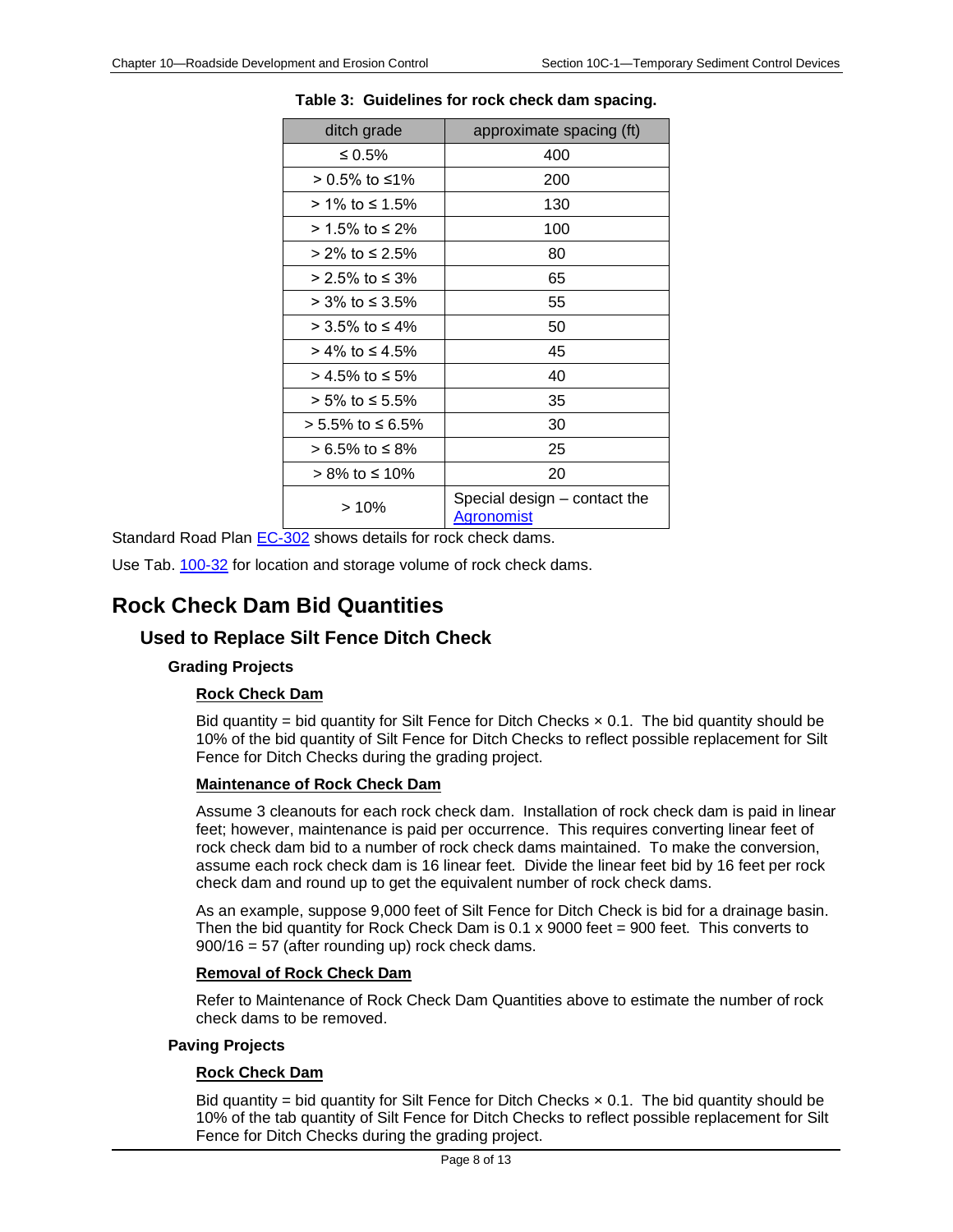#### **Maintenance of Rock Check Dam**

Assume 3 cleanouts for each rock check dam. Installation of rock check dam is paid in linear feet; however, maintenance is paid per occurrence. This requires converting linear feet of rock check dam installed to a number of rock check dams maintained. To make the conversion, assume each rock check dam is 16 linear feet. Divide the linear feet of installation by 16 feet per rock check dam and round up to get the equivalent number of rock check dams.

#### **Removal of Rock Check Dam**

Refer to Maintenance of Rock Check Dam Quantities above to determine the number of rock check dams to be removed.

#### **Grade and Pave Projects**

One year and two year construction season projects should be treated like a grading project.

#### **Bridge and RCB Projects**

Whether a stand-alone project or as part of a grading project, treat like a grading project.

## **Used for Storm Water Storage**

#### **Rock Check Dam**

Rock check dams are bid by linear feet. The bid item includes the revetment, Class 10 excavation, and engineering fabric required to construct rock check dams.

#### **Maintenance of Rock Check Dam**

Assume 3 cleanouts for each rock check dam.

#### **Removal of Rock Check Dam**

Include 1 removal for each rock check dam installed.

# <span id="page-8-0"></span>**Temporary Sediment Control Basins**

Temporary sediment control basins are used to capture sediment before it leaves the right of way. At a minimum, they should be included for drainage basins which involve 10 or more acres of disturbed area. Disturbed areas are areas where vegetation, rocks, pavement and other protective ground covers are removed during construction resulting in the exposure of underlying soil. Temporary sediment control basin structures are larger than other temporary sediment control devices and are intended to detain more storm water. They include a pipe, the intent of which is to release water from the top of the pond first to allow sediment to settle out. They also include a rock spillway to reduce likelihood of the structure washing out.

Standard Road Plan [EC-601](../SRP/IndividualStandards/ec601.pdf) shows details for temporary sediment control basins.

Use Tab. [100-33](../tnt/PDFsandWebFiles/IndividualPDFs/0100-33.PDF) for location and storage volume of temporary sediment control basins.

# <span id="page-8-1"></span>**Temporary Sediment Control Basin Bid Quantities**

# **Temporary Sediment Control Basin**

Temporary sediment control basins are bid by count. The bid item includes the materials and labor to construct them.

## **Maintenance of Temporary Sediment Control Basin**

Assume 3 cleanouts for each temporary sediment control basin.

## **Removal of Temporary Sediment Control Basin**

Include 1 removal for each temporary sediment control basin installed.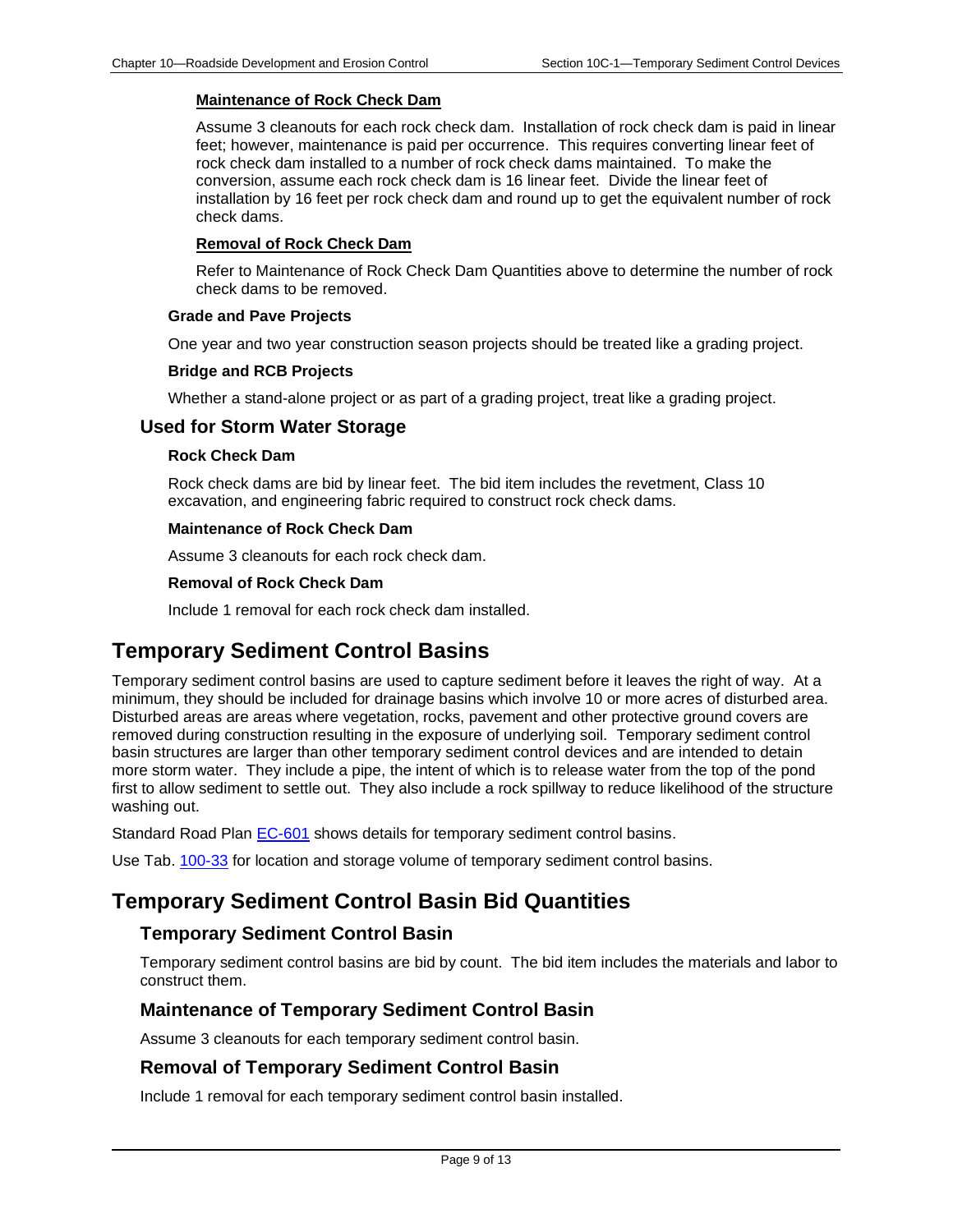# **Perimeter and Slope Sediment Control Devices and Ditch Check Sediment Control Devices**

Perimeter and Slope Sediment Control Devices and Ditch Check Sediment Control Devices are used for a purpose similar that of silt fence – to capture sediment or to slow flow of water. However, the use of these devices is much more flexible than silt fence. For example, this type of control may be installed when weather or site conditions do not permit installation of silt fence, or when it is preferred, as a result of the contractor's staging, to install a control that can be easily removed and replaced. Because of this flexibility, placement of these controls is difficult to determine during design.

# **Perimeter and Slope Sediment Control Device and Ditch Check Sediment Control Device Bid Quantities**

## **Perimeter and Slope Sediment Control Device**

Where Perimeter and Slope Sediment Control Devices are used in lieu of silt fence, and specific locations have been determined, use the guidelines in Table 4 for estimating purposes. On slopes, use 12 inch devices for slopes/grades less than 33% and use 20 inch devices for slopes/grades equal to or greater than 33%. Refer to Table 4 for spacing.

| slope           | approximate spacing (ft) |                                                 |    |  |
|-----------------|--------------------------|-------------------------------------------------|----|--|
|                 |                          | 9 inch device   12 inch device   20 inch device |    |  |
| 4:1 and flatter | 40                       | 60                                              | 80 |  |
| 3:1             | 30                       | 45                                              | 60 |  |
| 2:1             | 20                       | 30                                              | 40 |  |
| 1:1             | 1 ( )                    | 15                                              |    |  |

#### **Table 4: Guidelines for Perimeter and Slope Sediment Control Device spacing on slopes.**

**Note:** Perimeter logs are sold in 10 foot increments, so estimates should be rounded up to the next 10 foot increment.

If specific locations for Perimeter and Slope Sediment Control Devices haven't been determined, then for estimating purposes include the greater of:

- A minimum of 200 feet each of 12 inch and 20 inch Perimeter and Slope Sediment Control Devices or
- 10% of the silt fence quantities up to a maximum of 1,000 feet each of 12 inch and 20 inch Perimeter and Slope Sediment Control Devices.

Some specific locations where use of Perimeter and Slope Sediment Control Devices is ideal include:

- Slopes which are pitched towards the roadway and end at the back of curb or along a sidewalk.
- Inlet protection, such as on guardrail projects to protect inlets of median pipes. Quantity should be based on the number of inlets to be protected.
- RCB or Bridge Projects. Estimated quantity for 12 inch or 20 inch devices would be the length of stream from ROW line to ROW line. If work is being done on both sides of the stream, the quantity would be doubled.

Removal of Perimeter and Slope Sediment Control Devices is bid in the same manner as installation.

# **Ditch Check Sediment Control Devices**

When Ditch Check Sediment Control Devices are used in lieu of silt fence ditch checks, use the guidelines in Table 5 for estimating purposes. Only 12 inch and 20 inch devices are used. Typically, 12 inch devices are limited to use in medians; 20 inch logs are used elsewhere. In the estimate reference note, state 20 foot logs are to be used. Refer to Table 5 for spacing.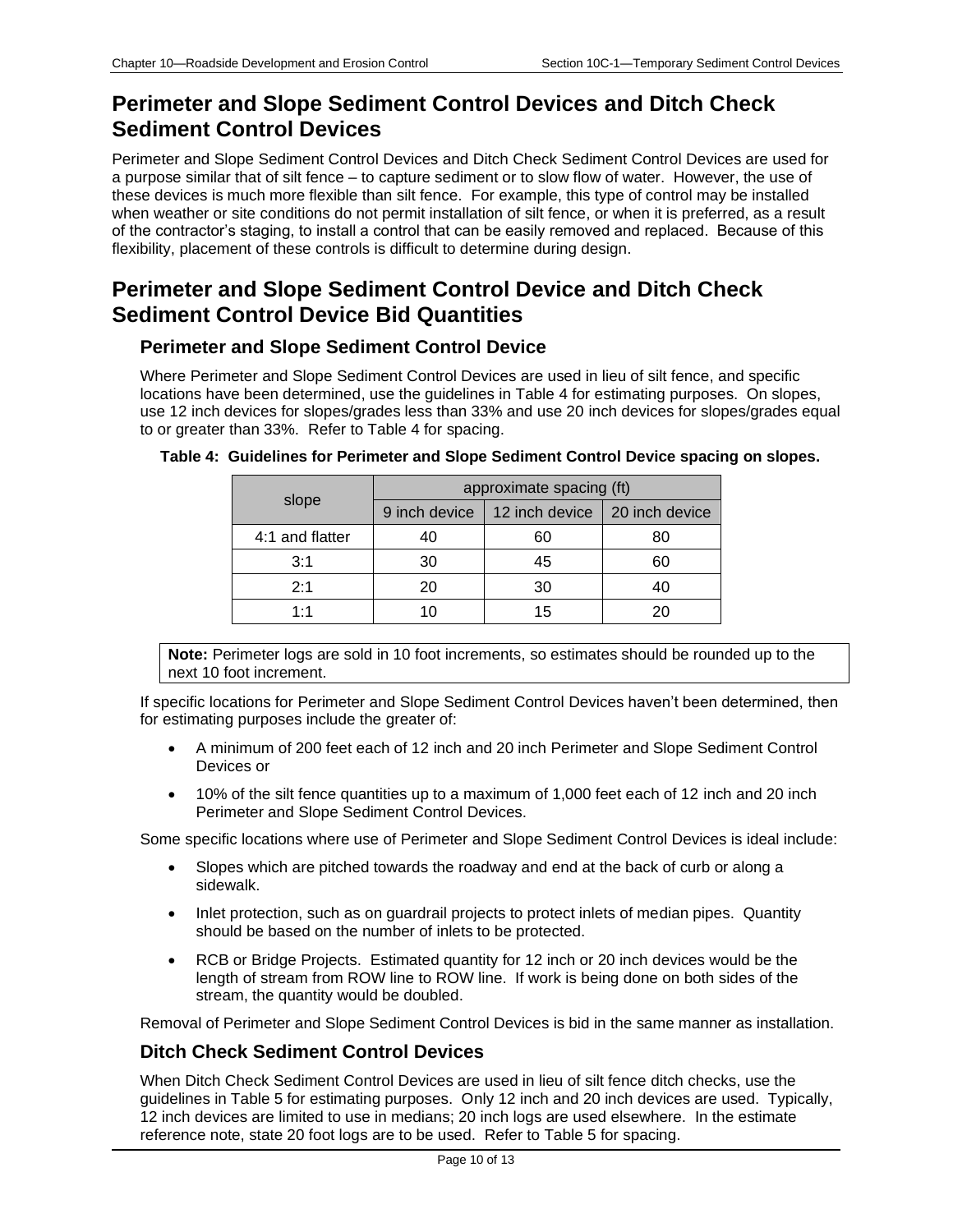| ditch grade | approximate spacing (ft) |                |  |
|-------------|--------------------------|----------------|--|
|             | 12 inch device           | 20 inch device |  |
| ≤ 1%        | 92                       | 133            |  |
| $\leq 2\%$  | 46                       | 67             |  |
| $\leq 3\%$  | 31                       | 44             |  |
| $\leq 4\%$  | 23                       | 33             |  |
| ≤ 5%        | 18                       | 27             |  |
| ≤ 6%        | 15                       | 22             |  |
| $\leq 7\%$  | 13                       | 19             |  |
| ≤ 8%        | 11                       | 17             |  |
| ≤ 9%        | 10                       | 15             |  |
| ≤ 10%       | 9                        | 13             |  |

### **Table 5: Guidelines for Ditch Check Sediment Control Device spacing.**

If specific locations for Ditch Check Sediment Control Devices haven't been determined, then for estimating purposes include the greater of:

- A minimum of 200 feet each of 12 inch and 20 inch Ditch Check Sediment Control Devices, or
- 10% of the Silt Fence for Ditch Check quantities up to a maximum of 1000 feet each of 12 inch and 20 inch Ditch Check Sediment Control Devices.

Removal of Ditch Check Sediment Control Devices is bid in the same manner as installation.

# <span id="page-10-0"></span>**Silt Curtains**

Include the Developmental Specifications for Floating Silt Curtain as well as **EC-202**, which shows installation of hanging and containment silt curtains.

# **Floating Silt Curtain (Hanging)**

Use for soil disturbing operations in or adjacent to a body of water and when requested by the ADE.

Estimate quantities based upon the width from need line to need line or width from need line to need line plus easements (whichever is greater) at the location. For bridges, use 2x the need line to need line (or need line to need line plus easement) width when both berms are impacted or 1x the width if only one berm is affected. The main point is to have a bid item and a reasonable quantity in the plans for the field to work with, so there is no need to be overly precise.

**Note:** Floating silt curtain is supplied in 50 foot lengths, so estimates should be rounded up to the next 50 foot increment (though not all 50 feet needs to be installed in the water – some of the curtain may be placed on the bank).

Cleanout is not required and removal is incidental to installation.

For culvert projects, a temporary stream diversion ( $EW-402$ ) is typically included instead of floating silt curtain.

# **Floating Silt Curtain (Containment)**

Use when specified by the Location and Environment Bureau or when requested by the ADE. It is intended for sensitive areas, protected waters, and where endangered aquatic species are expected to exist. When this item is used, it is installed parallel to the Hanging curtain and both bid items will be used.

Estimated quantities for Floating Silt Curtain (Containment) are the same as used for Hanging. For example, if you have 200 LF of Hanging and OLE says to use Containment also, then you will also have 200 LF of Containment. Include the Clean-out of Floating Silt Curtain (Containment) bid item. The clean-out quantity will be 2x the Floating Silt Curtain (Containment) quantity, as it includes one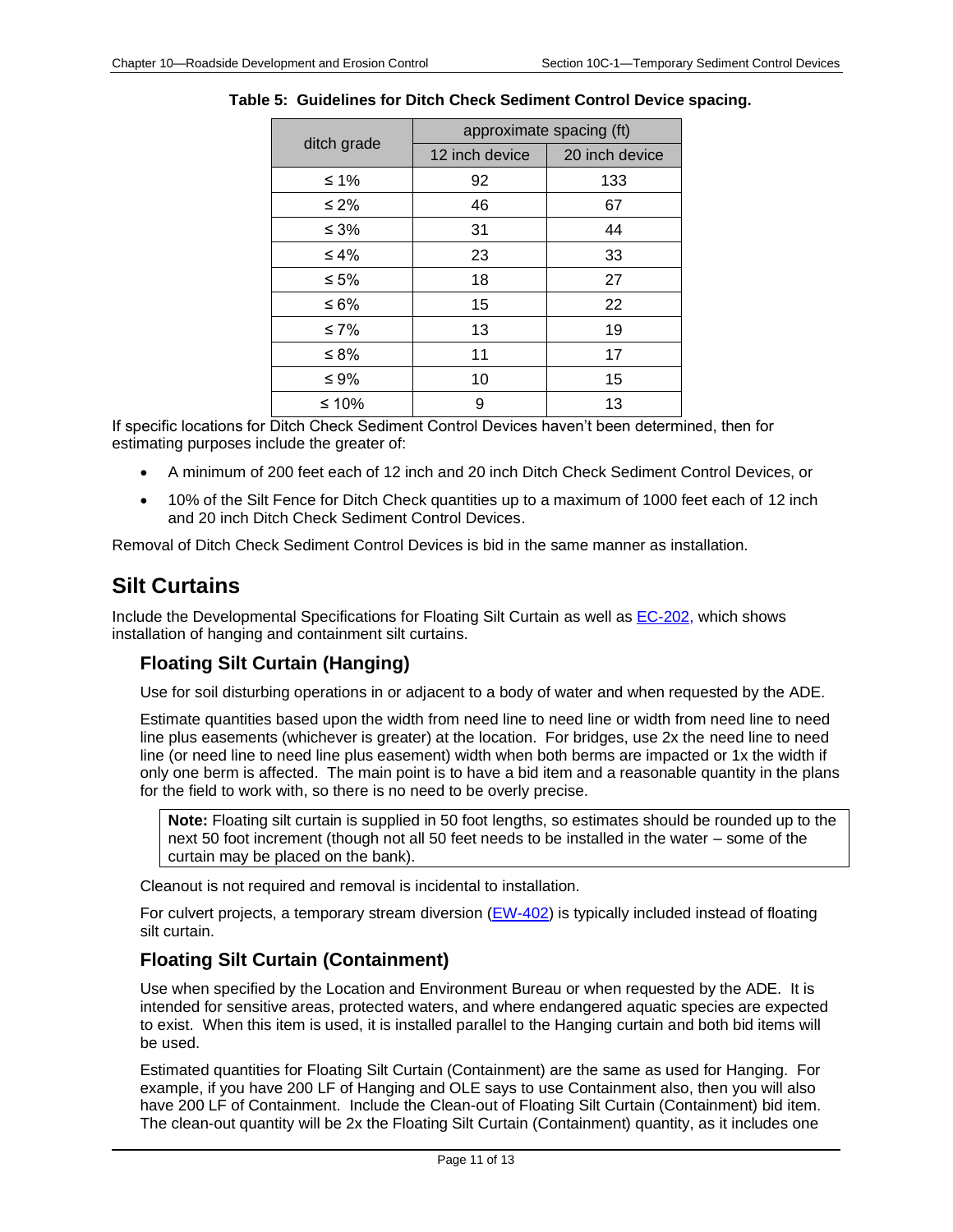interim cleanout plus removal. The removal is paid for as one cleanout since the curtain has to be removed to clean it out.

## **Examples**

### **1. Bridge Project**

Need line to need line is 150 feet. Work is on both sides of the stream. Containment is not specified by OLE. Bid as follows:

- $\triangleright$  Floating Silt Curtain (Hanging) = 150 x 2 = 300 feet.
- **2. ER Project**

Need line to need line is 100 feet. Only one bank is disturbed. Not directed to use Containment. Bid as follows:

 $\triangleright$  Floating Silt Curtain (Hanging) = 100 x 1 = 100 feet.

# **Maintenance of Floating Silt Curtain (Hanging or Containment)**

Bid quantity = Floating Silt Curtain  $\times$  0.50. The bid quantity is equal to 50% of the tab quantities for Floating Silt Curtain.

Best Management Practices (BMPs) for erosion and sediment control measures are required throughout the site and immediately uphill of the curtains to minimize sediment migration to the curtains.

# **Other Criteria when Determining Controls or Bid Quantities**

Soil conditions, such as erodibility, should be considered when choosing a sediment control device. For example, sands and silts erode quickly, but clays are more stable. Highly erodible soils may require more devices with a closer spacing than more stable soils. Design decisions should be made on the field exam. For assistance in design or for more information, contact Roadside Development.

On paving projects where sediment control devices have already been installed on the grading project, it is the intent that these be maintained in functional condition during the paving contract. A certain percentage of the original quantity of sediment control devices from the grading project is included on the paving project to account for the reconstruction of the existing devices that are no longer functional (see Bid Quantities of corresponding sediment control device). A tabulation of sediment control devices from the grading project should not be included in the paving project. Instead, include a note in the bid items to distinguish this quantity. The paving project may also have locations of new devices exclusive to the paving project to be included in the bid items. Once again the quantities depend on the existing conditions of the project.

# <span id="page-11-0"></span>**Stabilized Construction Entrance**

Stabilized construction entrances are temporary entrances consisting of a layer of aggregate placed on a mat of engineering fabric. The purpose of stabilized construction entrances is to reduce mud tracked on to the roadway, so they should be located at points where construction traffic leaves a construction site and enters on to a public road. Construction staging affects where contractors will enter a roadway. This makes determining the location and number of stabilized construction entrances difficult to determine, so for estimating purposes, assume the following:

- For grading or grade and pave projects: 1 entrance at the start of the project, 1 entrance at the end of the project, 2 for each leg of a side road used to access a project, and 1 per structure (bridge or box culvert), if included with grading or paving project.
- Each entrance will be 100 linear feet.
- For stand-alone structures project: 2 entrances.

As an example, for a grade and pave project with 3 side road legs used for access and 2 structures:

Number of entrances  $= 1$  at the start  $+ 1$  at the end  $+ 6$  for the side road legs  $+ 2$  for the structures  $= 10$  entrances

Linear feet of Stabilized Construction Entrance  $= 10$  entrances  $\times$  100 linear feet per entrance  $= 1,000$  linear feet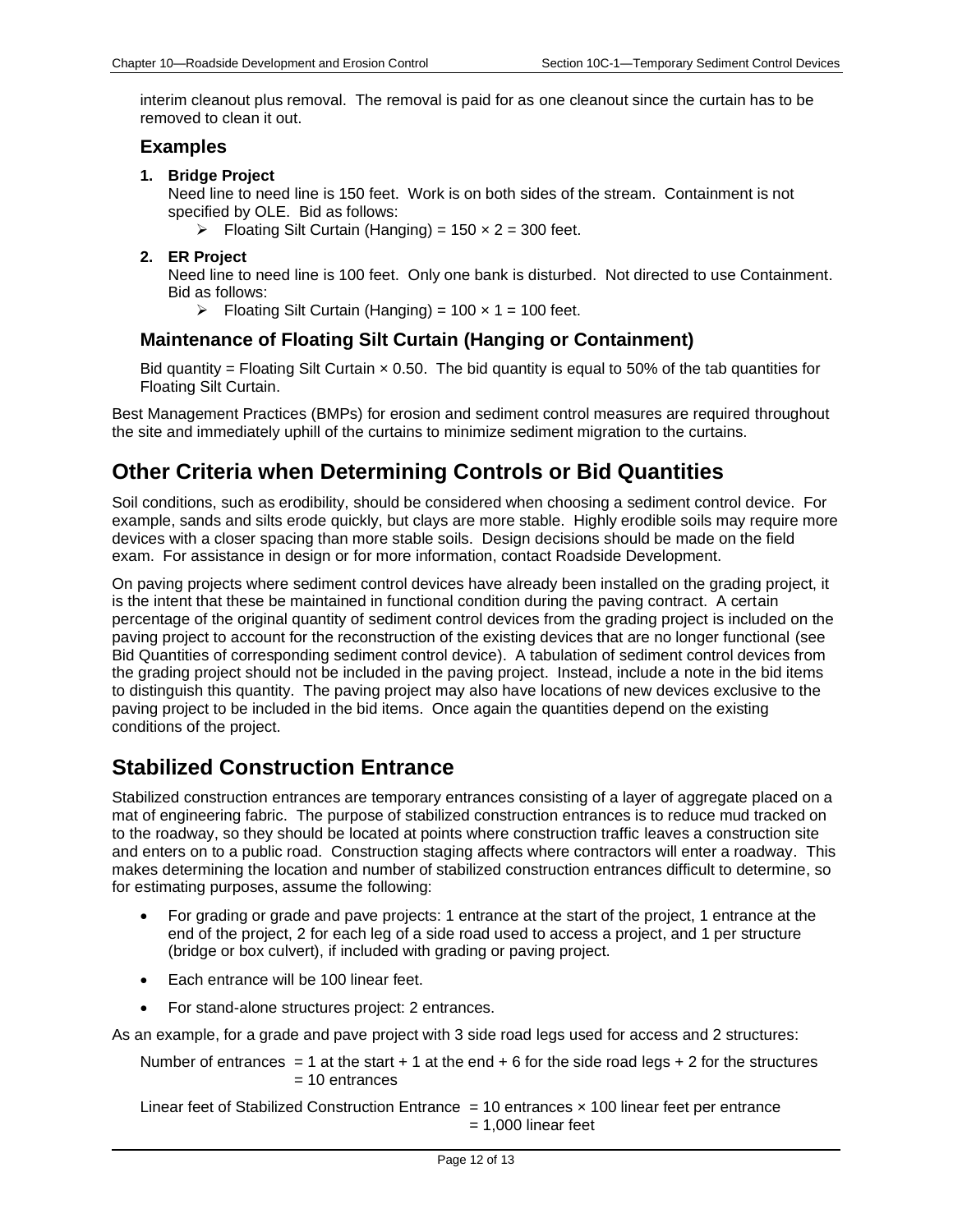# **Pollution Prevention Plans – Stormwater Permit**

Include a Pollution Prevention Plan (PPP) in all projects involving a disturbed area of one acre or more. A disturbed area is an area where vegetation, rocks, pavement and other protective ground covers are removed during construction resulting in the exposure of underlying soil. All projects requiring a PPP must show drainage patterns. For projects such as shoulder widening, shoulder strengthening, guardrail blisters, etc., as-builts can be included as U sheets to show drainage patterns.

The same PPP must appear in all plans that occur within a permit's limits. Therefore, when covered under a single permit, if a PPP is developed for a grading project, the same PPP must appear in all related plans for paving, culverts, bridges, lighting, erosion control, etc. This means even if a bridge or RCB project within the permit limits involves less than an acre of disturbance, it is covered under the permit and therefore must contain a PPP. See Section [10D-1](10d-01.pdf) for more information regarding PPPs.